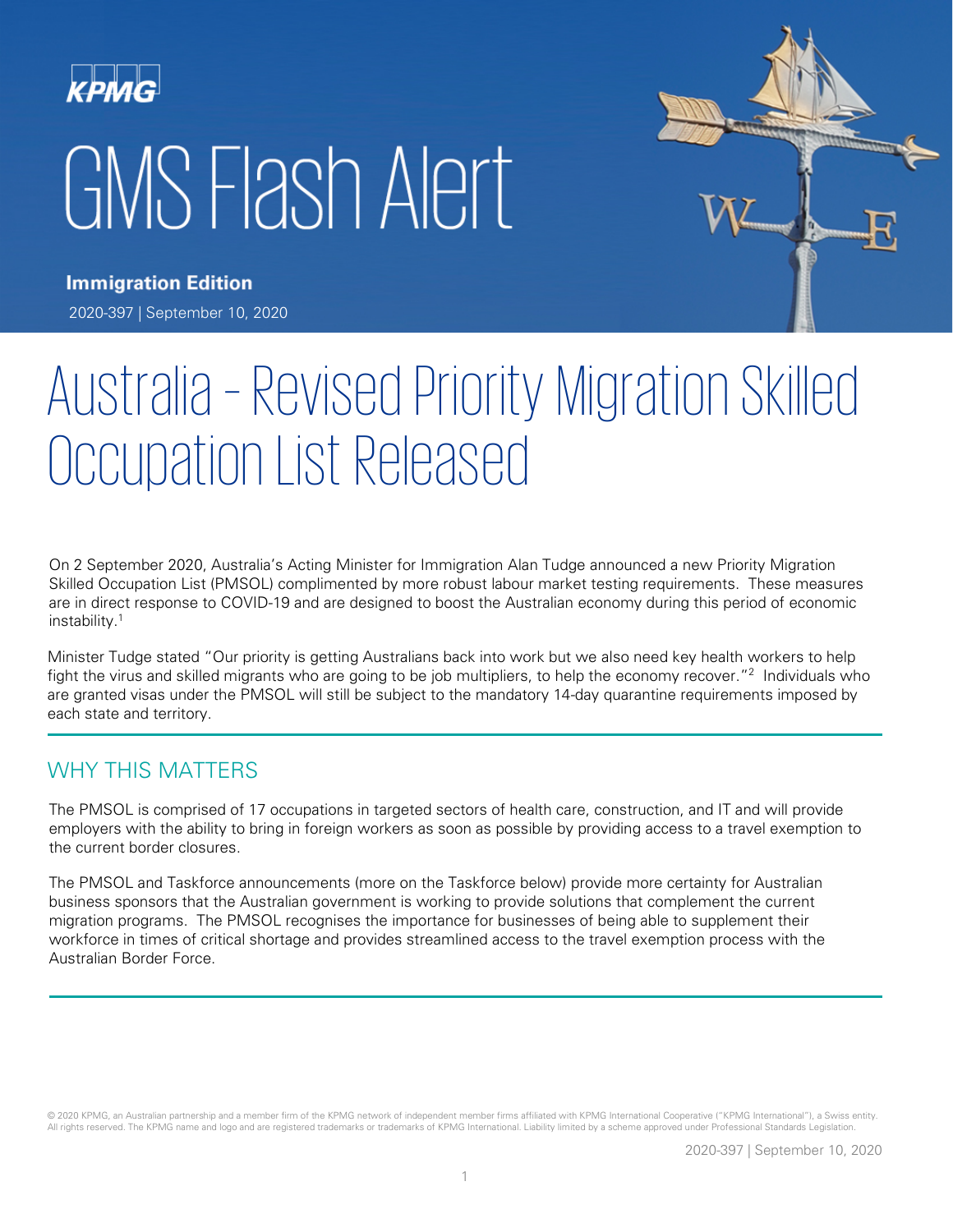# **Occupations on PMSOL**

The list is very much a reflection of the industries focused on supporting Australia's COVID-19 recovery. Given the circumstances in the state of Victoria, medical staff are required to support existing Australian workers who are isolating due to COVID-19 exposure. The Australian government is also looking to the mining and construction industries to help stimulate the economy at the local level.

The occupations included on the PMSOL include:

| Chief Executive or Managing Director (111111)                                               | Construction Project Manager (133111) |
|---------------------------------------------------------------------------------------------|---------------------------------------|
| Construction Project Manager (133111)                                                       | Mechanical Engineer (233512)          |
| General Practitioner (253111)                                                               | Resident Medical Officer (253112)     |
| Psychiatrist (253411)                                                                       | Midwife (254111)                      |
| Medical Practitioner nec (253999)                                                           | Registered Nurse (Aged Care) (254412) |
| Registered Nurse (Critical Care and Emergency) (254415) Registered Nurse (Medical) (254418) |                                       |
| Registered Nurse (Mental Health) (254422)                                                   | Registered Nurses nec (254499)        |
| Registered Nurse (Perioperative) (254423)                                                   | Developer Programmer (261312)         |
| Software Engineer (261313)                                                                  | Maintenance Planner (312911)          |

Source: KPMG, Australia

# **Labour Market Testing (LMT) Changes**

In conjunction with the PMSOL introduction, the Australian government has amended the legislative requirements relating to LMT. For businesses wishing to sponsor foreign nationals under the temporary employer-sponsored visa categories (subclass 482 or subclass 494), advertising will need to be conducted on the government's "jobactive" website in addition to the standard LMT criteria.

The Explanatory Memorandum states that the objective of this change is to help ensure that Australian workers are prioritised over foreign workers for labour opportunities within the domestic market. The disruption within the domestic labour market due to increased unemployment rates and high employee stand-downs is driving these legislative changes.

#### KPMG NOTE

With the borders remaining closed (both internationally and locally) and continued COVID-19 community transition, we can continue to expect more stringent legislative and policy changes from the Australian government and Department of Home Affairs.

© 2020 KPMG, an Australian partnership and a member firm of the KPMG network of independent member firms affiliated with KPMG International Cooperative ("KPMG International"), a Swiss entity. All rights reserved. The KPMG name and logo and are registered trademarks or trademarks of KPMG International. Liability limited by a scheme approved under Professional Standards Legislation.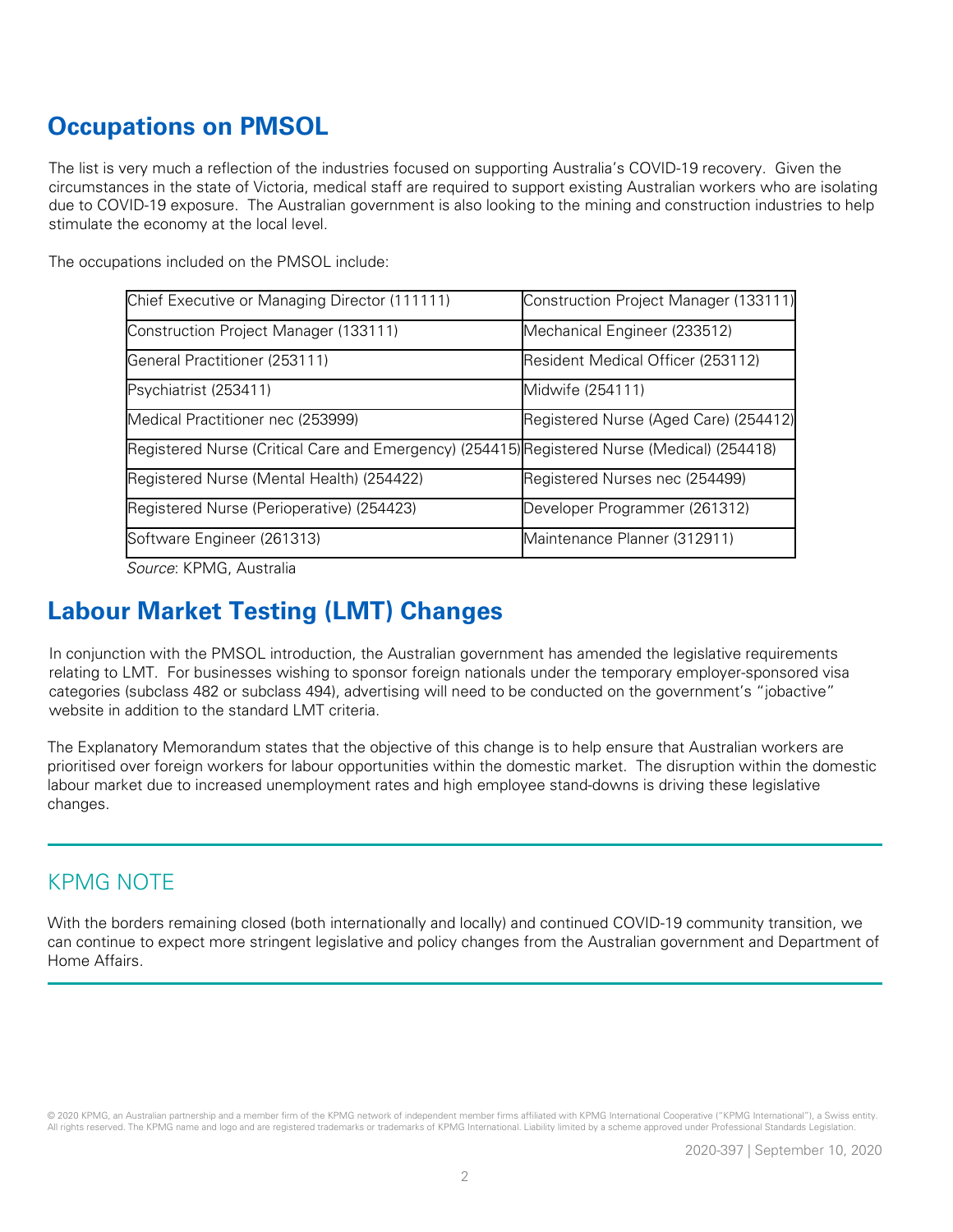## **Global Business and Talent Attraction Taskforce**

On 4 September 2020, Minister for Trade, Tourism and Investment Simon Birmingham announced the creation of a new taskforce designed to increase investment and secure exceptional talent into Australia. <sup>3</sup> The taskforce will be known as the Global Business and Talent Attraction Taskforce ("the Taskforce"), led by a specifically appointed Prime Minister's Special Envoy for Global Business and Talent Attraction. Peter Verwer AO, has been appointed as the Special Envoy and will lead the Taskforce which will be comprised of experts across the commonwealth, state, and territory governments as well as specialists from the private sector.

The Taskforce is part of the Australian government's "JobMaker" plan and continues the government's focus on propping up and supporting Australia's economy during the recession. Minister Birmingham's media release has described the Taskforce operating as "'a strike team' to turbo-charge the creation of jobs by boosting our efforts to attract high value global business and exceptional talent."<sup>4</sup> In the first instance, the Taskforce will focus on the key sectors of advanced manufacturing, financial services (including FinTech), and health.

#### KPMG NOTE

This initiative can be viewed as complimentary to the Global Talent Independent and Employer Sponsored Programs that are currently being administered by the Department of Home Affairs. Over the coming months, we could continue to see adjustments and additional measures added as the government looks to leverage Australia's migration programs to boost the country's economy.

Adding LMT criteria increases the evidentiary requirement on business sponsors sponsoring foreign workers under the subclass 482 and subclass 494 visas. We recommend that your recruitment polices are updated to reflect the new LMT criteria.

### FOOTNOTES:

1 For the 2 September 2020 media release, see: [https://minister.homeaffairs.gov.au/alantudge/Pages/supporting](https://minister.homeaffairs.gov.au/alantudge/Pages/supporting-australian-business-to-fill-critical-skills-needs.aspx)[australian-business-to-fill-critical-skills-needs.aspx.](https://minister.homeaffairs.gov.au/alantudge/Pages/supporting-australian-business-to-fill-critical-skills-needs.aspx)

2 Ibid.

3 For the 4 September 2020 media release, see: [https://www.trademinister.gov.au/minister/simon-birmingham/media](https://www.trademinister.gov.au/minister/simon-birmingham/media-release/new-taskforce-create-jobs-attracting-business-and-talent-australia)[release/new-taskforce-create-jobs-attracting-business-and-talent-australia.](https://www.trademinister.gov.au/minister/simon-birmingham/media-release/new-taskforce-create-jobs-attracting-business-and-talent-australia)

4 Ibid.

\* \* \* \*

### RELATED RESOURCE

This article is excerpted, with permission, from ["Priority Migration Skilled Occupation List Release"](https://home.kpmg/au/en/home/insights/2020/09/migration-newsflash-au-priority-migration-skilled-occupation-list.html) (8 September 2020) in Migration Newsflash, a publication of the KPMG International firm in Australia.